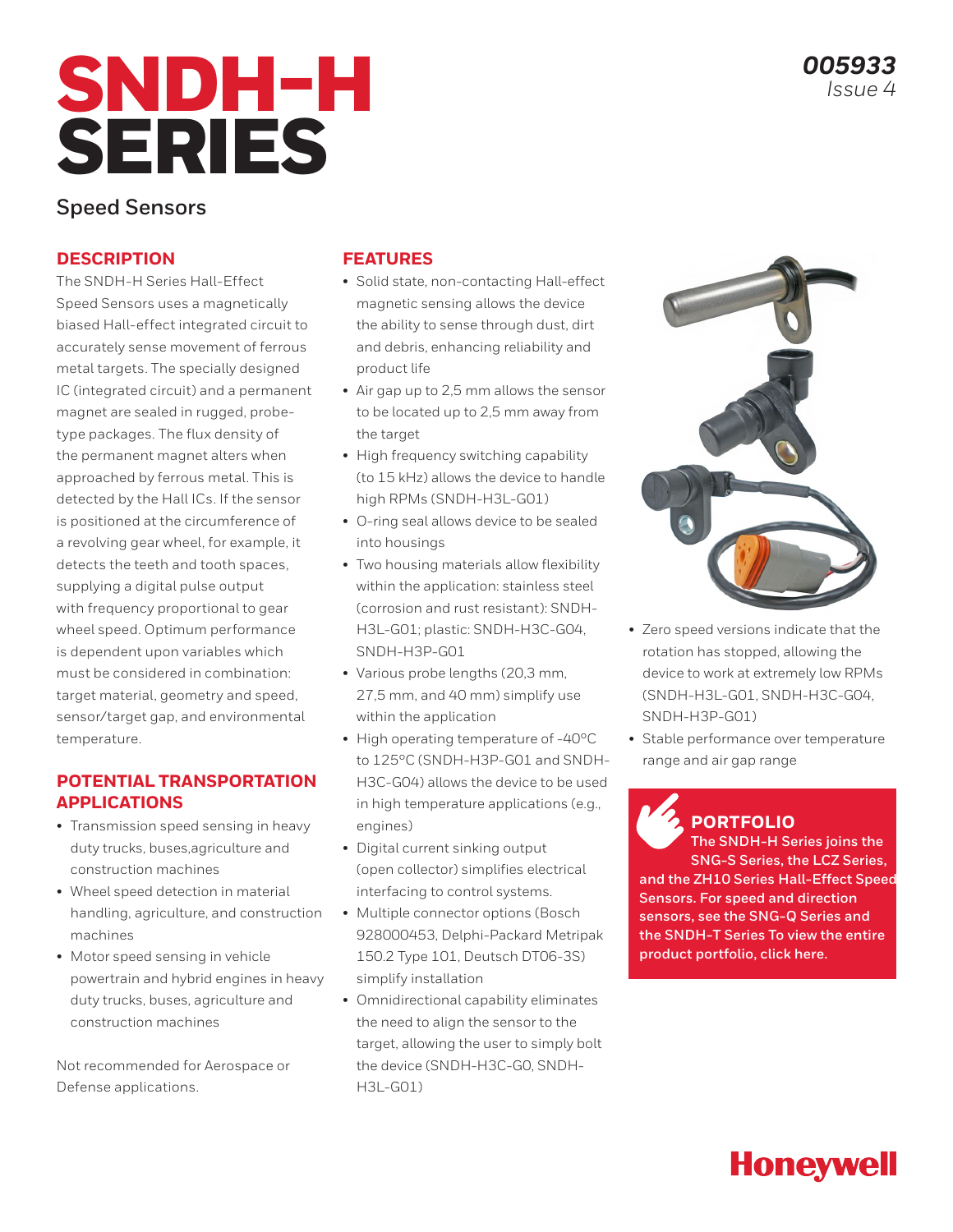# SPEED SENSORS, SNDH-H SERIES

| <b>TABLE 1. SPECIFICATIONS</b> |                                                      |                                           |                   |
|--------------------------------|------------------------------------------------------|-------------------------------------------|-------------------|
| <b>CHARACTERISTIC</b>          | <b>SNDH-H3L-G01</b>                                  | SNDH-H3C-G04                              | SNDH-H3P-G01      |
| Supply voltage range           | 4 Vdc to 24 Vdc                                      |                                           | 6.5 Vdc to 24 Vdc |
| Output                         | digital current sinking (open collector)             |                                           |                   |
| Supply current                 | 6 mA max.                                            | 14 mA max.                                |                   |
| Output current                 | $30 \text{ mA}^1$<br>20 mA sinking                   |                                           |                   |
| Output leakage current         |                                                      | $10 \mu A$                                |                   |
| Reverse output voltage         |                                                      | $-0.5V$                                   |                   |
| Rise time (10% to 90%)         | 400 ns                                               | $1 \mu s$                                 | $1 \mu s$         |
| Fall time (90% to 10%)         | 400 ns                                               | $0.6 \mu s$                               | $0.6 \,\mu s$     |
| Target orientation             | omnidirectional                                      | alignment required                        |                   |
| Zero speed                     |                                                      | yes                                       |                   |
| Operating frequency range      | O kHz to 15 kHz                                      | O kHz to 12 kHz                           |                   |
| Operating temp. range          | $-40^{\circ}$ C to $100^{\circ}$ C<br>-40°C to 125°C |                                           |                   |
| Dielectric                     | 200 Vdc                                              |                                           |                   |
| Housing material               | stainless steel<br>plastic                           |                                           |                   |
| Sensing air gap                |                                                      | up to 2,5 mm [0.098 in]                   |                   |
| Target tooth width             | 2mm<br>3mm                                           |                                           |                   |
| Target slot width              | 2mm<br>$>2$ mm                                       |                                           |                   |
| Tooth height                   | 5 <sub>mm</sub>                                      | $>2$ mm                                   |                   |
| Target width                   | $\geq$ 3 mm                                          | $>2$ mm                                   |                   |
| Sensor misposition to target   |                                                      | dependent on target geometry              |                   |
| Probe length                   | 40 mm                                                | 27,5 mm                                   | 20,3 mm           |
| Probe diameter                 | 9,53 mm                                              | 18,6 mm                                   | 15,37 mm          |
| Connector                      | leaded <sup>3</sup>                                  | Delphi-Packard Metripak<br>150.2 Type 101 | Deutsch DT06-3S   |

<sup>1</sup> Short circuit protected.

| <b>TABLE 2. ORDER GUIDE</b> |                                                                                                                                         |  |  |
|-----------------------------|-----------------------------------------------------------------------------------------------------------------------------------------|--|--|
| <b>CATALOG LISTING</b>      | <b>DESCRIPTION</b>                                                                                                                      |  |  |
| SNDH-H3L-G01                | SNDH-H Series, Hall-effect speed sensor, zero speed, omnidirectional, stainless steel,<br>40 mm probe length, leaded connector          |  |  |
| SNDH-H3C-G04                | SNDH-H Series, Hall-effect speed sensor, zero speed, plastic, 27,5 mm probe length,<br>Delphi-Packard Metripak 150.2 Type 101 connector |  |  |
| SNDH-H3P-G01                | SNDH-H Series, Hall-effect speed sensor, zero speed, plastic, 20,3 mm probe length,<br>Deutsch DT06-3S connector                        |  |  |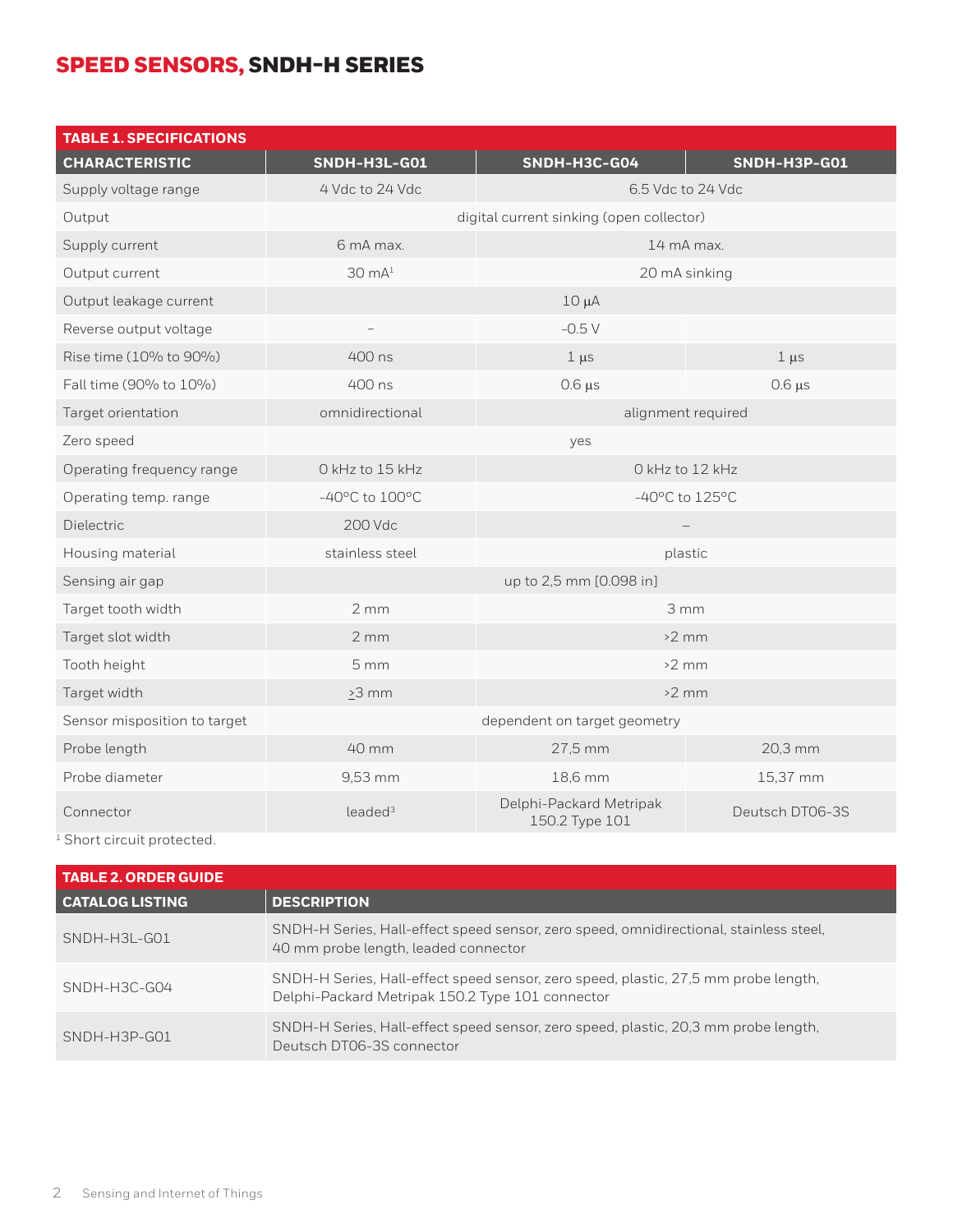# SPEED SENSORS, SNDH-H SERIES

#### **SNDH-H3L-G01** 9,53 Ø6,60  $-17,0$  -Red (power) 2,54 MAX. Cable 3 cond., 20 AWG twisted, with extruded PVC jacket Conductors: extruded PVC 40,03 38 Black (common) Green (output) Red (power) € 9,53  $\ddagger$  $\overline{\phantom{0}}$  $\searrow$  ! 12,7 38,1 ł I Ø9,00 20,00  $-1.88$ Ø6,60



**SNDH-H3P-G01**





**FIGURE 1. MOUNTING DIMENSIONS (FOR REFERENCE ONLY: MM.)**